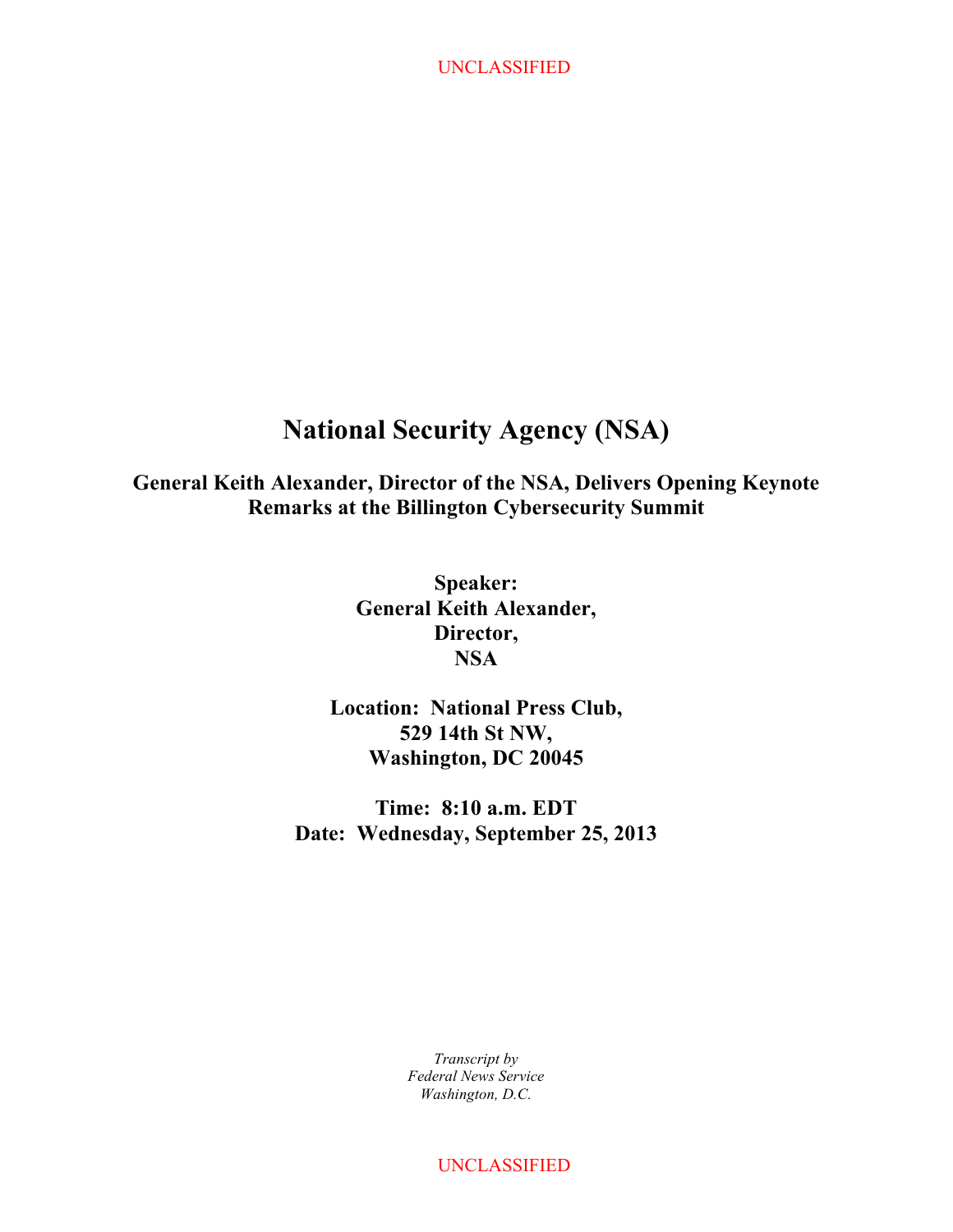#### (Applause.) [Introduction by Thomas K. Billington, CEO, Billington CyberSecurity]

GEN KEITH ALEXANDER: I have a four-hour speech set up. Tom, thank you for that warm introduction, and thanks for the invitation here.

So I did have dental surgery. It's not that I started chewing tobacco, and I know Denny's wondering, what's going on? And Ed, it is good to see you here. Ed Tivol, an old friend – I use the "old" loosely – we worked together a long time ago – perhaps a little over 30 years ago for General Tom Weinstein, one of our mentors. And he set me out on this course. You know, I never wanted to stay in the military. I always thought, well, I'll get out after five years, and Tom Weinstein talked me into staying in. And he probably would have said, maybe you stayed six months too long.

And that's the part today – you know, the discussions that we have today is on cybersecurity. But I think, up front, I have to talk about media leaks. Not because I want to, not because I went in and had dental surgery to compare the discussion on media leaks to root canals and having your jaw lifted up, but if we're going to have a serious discussion on cybersecurity, we first have to address media leaks, and we have to get some of the facts out on the table. And I think the first thing that we have to have out on the table is, our mission is to defend this country, and our civil liberties and privacy. NSA and Cyber Command, that's our mission. And we can't do it without your help and without the tools our nation needs.

And so what I want to first do is talk to you about that. I think it's important that we put that on the table and that we get people to talk about the facts. Not to inflame it, not to sensationalize it, but to discuss those facts, because the future of this nation depends on our ability to protect us from terrorist attacks and cyber incidents. Those are the two things that can really impact this country, and they both significantly operate on that same network. So I want to step back. What I'm going to do is walk through some of that with you for about the next two and a half hours, and then I'm going to shift over to cybersecurity. But I do have an ask there, and that ask is up front. We need your help. We need to get these facts out. We need our nation to understand why we need these tools, and what those tools mean to civil liberty and privacy and what they mean to defending this country.

Everyone in this room can remember 9/11, the impact it had on our country. Almost 3,000 people killed by terrorist events in New York, Pennsylvania and here in Washington. We remember how those firemen tried to save lives, and they themselves were killed. And what I most remember, and what I think you in this room really remember is the military picking up that flag and saying, we'll take it, we'll defend this country. And they did. And I'm proud of that. I think it's, look at what Dave Petraeus, Stan McChrystal, Bill McRaven, Ray Odierno, Marty Dempsey – look at what our nation has given to protect this country. They went into Iraq, they went into Afghanistan and, you know, a lot of lives from our soldiers, sailors, airmen and Marines were lost.

And NSA, in 2005, Denny, – I see some of the folks here that are from NSA, we said, we can help. We will help. We will provide the intelligence our troops need to survive and win. And we put those folks forward. Over 6,000 NSA employees went into Iraq and Afghanistan.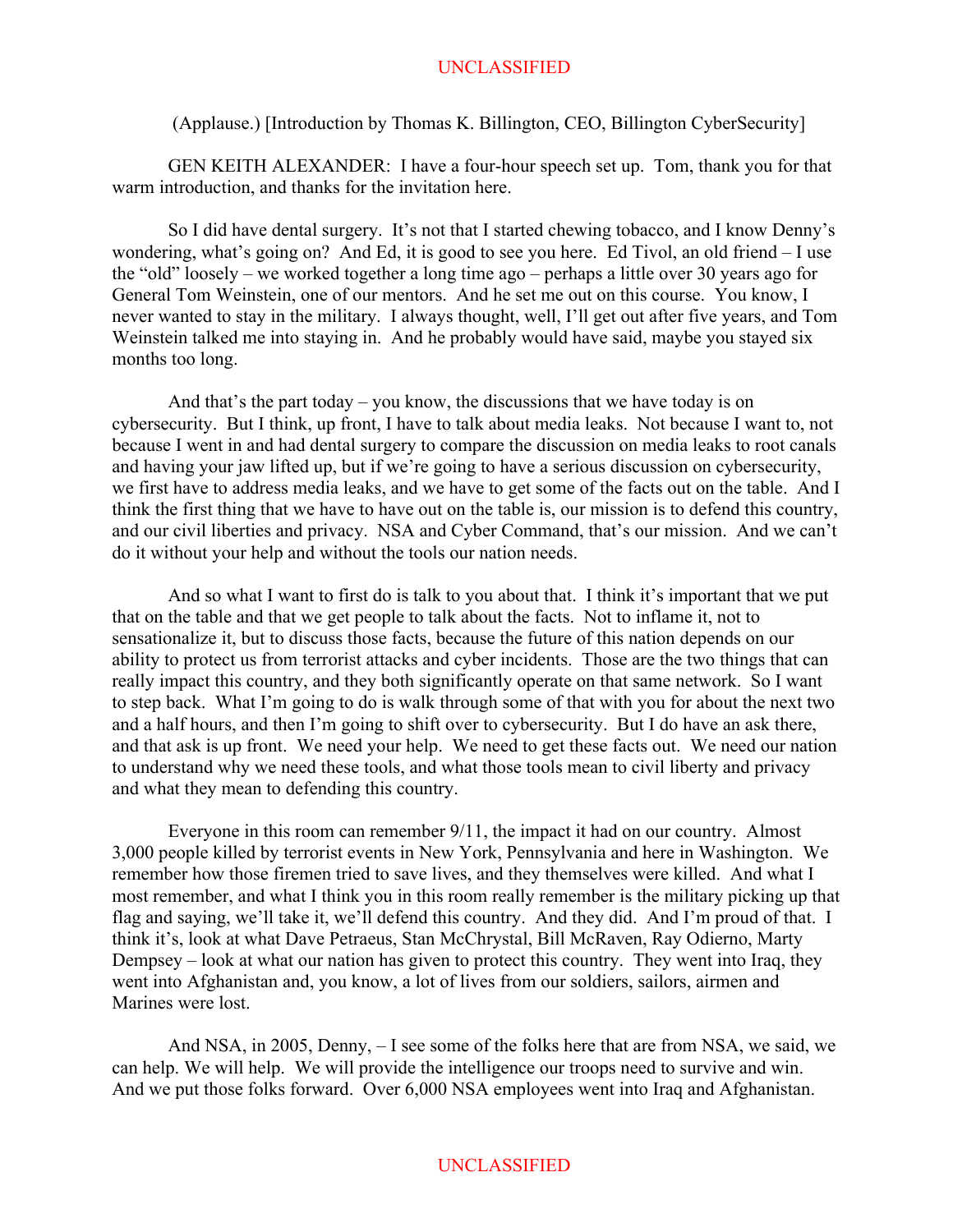Dave Petraeus, in some of his memoirs, said that turned Iraq around. It shifted it to our favor and put it at where it needed to be. Twenty-two cryptologists have lost their lives in Iraq and Afghanistan. They're the heroes, not the media leaker. They're the ones that picked that flag up from the folks in New York and did what our nation needed them to do.

But wait, they did more. It's almost like the Ginsu Knife – that's a joke. (Laughter.) They did more. We understand our job is to defend this country. It's a noble mission. I look at the folks that do this every day, and you say, these are great Americans. And what they've done is, they can see what the terrorists are trying to do coming into this country. And what we were blamed for as an intelligence community was not connecting the dots, because the FBI had one set of data, CIA, NSA and the other intelligence agencies another. And we were blamed for not connecting the dots.

So we said, we need the ability to connect the dots, and we came up with a couple of programs. Business Records FISA is the key one to connect the dots, and it's the one that is most talked about, so that's the one that we need to focus on here today. What is that all about? How do we connect the dots with this? What is it?

It's been sensationalized and inflamed in much of the reporting, that we're listening to Americans' phone calls and reading their emails. That's flat wrong. Under FISA, we would have to have an individualized warrant to do that, period. Our job is foreign intelligence. What we do need is the call detail records that we get in 215. We need those to connect the dots from what NSA can see overseas to get that to what the FBI can see here in the States.

Those call detail records include the to, the from, the duration and the date and time of the call. There is no content. There is no names, just the numbers. That's it. That's all we asked for. That's what the courts gave us. Judge Egan wrote a great, 29-page opinion on this. You ought to read that. What do we do with that? When NSA has insights that a terrorist is trying to do something inside this country, and we can come up with a reasonable, articulable suspicion that they're associated with al-Qai'da-related groups, we can then take that number, open up this lockbox that has all this data in it, and look into it.

In 2012, less than 300 numbers were looked at. That's it. That's what we need to connect the dots. And I will tell you, although I can't go into detail, it provides us the speed and agility in crises like the Boston Marathon and the threats this summer. And so what's hyped up in a lot of the reporting, is that we're listening to your phone calls, we're reading your emails. That's not true. You know, Edmund Burke has this great saying: "All that it takes for evil to triumph is for good men to do nothing." We can't do anything if we don't know the threat is there. We have to know about the threat. We have to connect the dots.

We live in a great country. We really do. We are blessed. We really are. In the last week over 950 people were killed in Kenya, Syria, Iraq, Yemen and Afghanistan by terrorists. One week. And we are discussing more esoteric things here. Why? Because we've stopped the terrorist attacks here. We've been fortunate. And it's not been luck. It's our military that's out forward, and it's the intelligence community that's back here. It's NSA, CIA, DIA and FBI working together with our military and our state and local law enforcement. They keep us safe.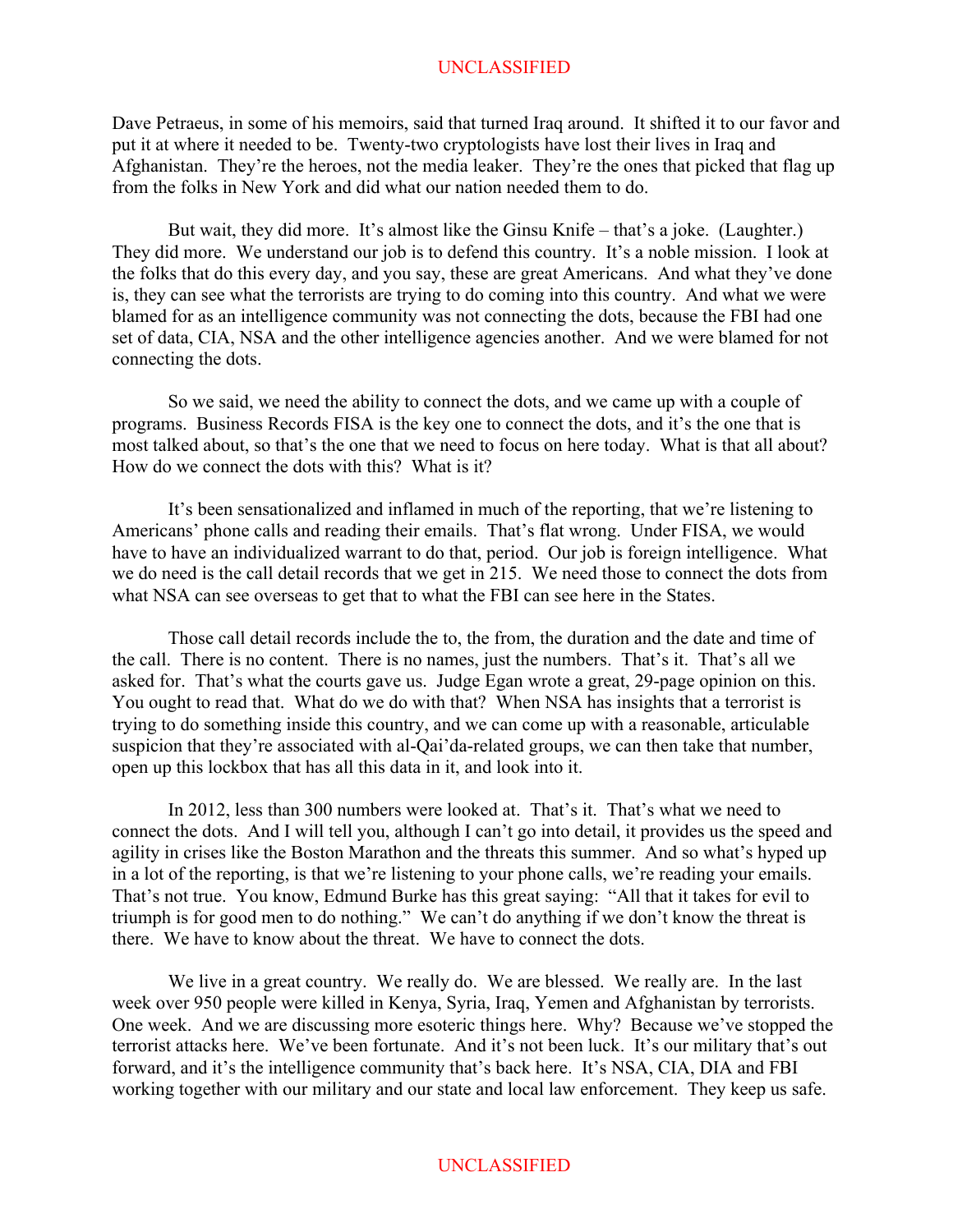They can't do it without tools. So we're going to have a debate in this country. Do we give up those tools? I'm concerned that we'll make the wrong decision because the facts aren't on the table. You have to help us get those facts out.

So one of those sets of facts is, well, what about those compliance incidents? What is a compliance incident, and what do you mean? I mean, what are you guys doing? It sounds to me like you're out of control. I get this a lot.

There are two sets of authorities that we operate under. Overseas, we call it Executive Order 12333. Over the last decade, we have had 12 willful violations in that area, where people normally sitting overseas, have used the cryptologic system inappropriately.

All 12 people were held accountable. Most of them opted to retire or resigned. Two were given Article 15s, reduced in grade and lost half a month's pay for two months.

You want to know the interesting part? Most of it was against foreign nationals, not against American people. But they did something wrong, and we held them accountable. We did the right thing.

And so it's interesting for our allies to understand that the SIGINT system that we have and that we share with our allies, if we make a mistake, whether it's against a U.S. person or a foreign person, we hold ourselves accountable, and we report it.

I'll tell you something else. NSA is the best technical agency in the world, bar none. Now, I know many of you are saying, but what about the leaker? Yeah. We trusted him, and he betrayed that trust. He was an IT administrator responsible for moving data to a common website, and he stole some of that data. We trusted him, and he betrayed that trust. That won't happen again. We'll fix that.

But that doesn't make him a hero, stealing our data, going to China, going to Russia and doing what he's done to this country, because I'll tell you, the people that learn from this, are the ones that will hurt this nation and will hurt our people. They will learn from this. And the tools that were so effective over the last past decade will not be as effective in the future.

There was also a report of 2,776 incidents. And so, if you – if you think about those, what does NSA do with those incidents, and why is that important, and why do we need to discuss that?

Well, we're a technical agency where the Internet and the networks that we operate on are always changing. And our job is to ensure that we comply with the law. And if we make a mistake, we self-report. We call those incidents or violations. Some people immediately jump that to privacy violations. That is wrong.

Of the 2,776 incidents in that report, 2,065 are roamers, or telephones that came into the United States that were not authorized to collect in the United States. The Department of Justice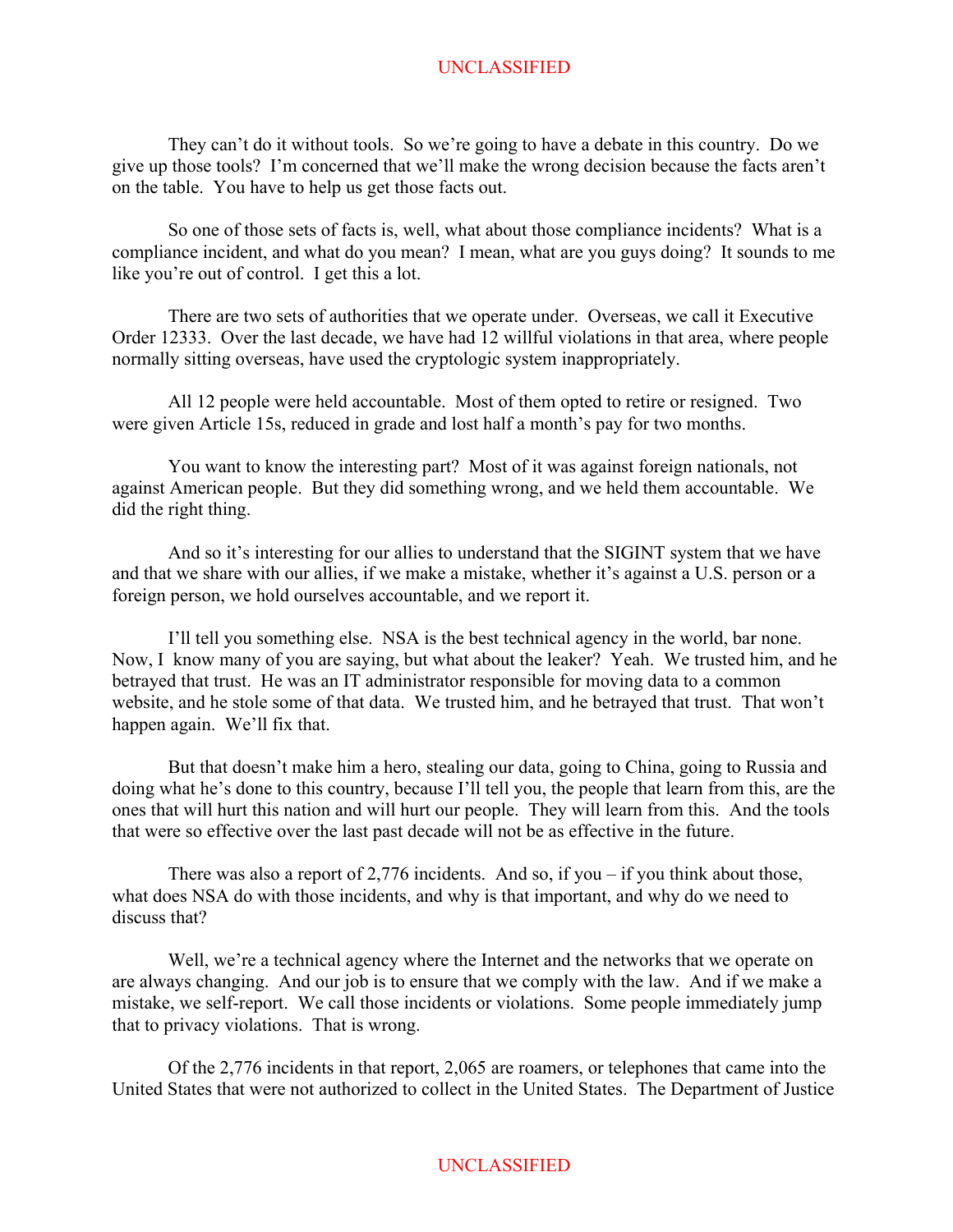and the courts don't call that a violation, but NSA tracks that, in an endeavor to always do better to get out in front of some of these.

That leaves 711 over a year. The majority of those are foreign. So of the 2,776, about 5 percent are on U.S. persons. And those are considered, like, typing in a number. If you – many of you now have hopefully passwords on your computer, and how often do you type in the wrong one and have to do it again? Every one of those would be a violation.

And here's the key for our privacy in this area. If we do make a mistake, we report it. Any data that is collected is purged, and we have to prove that to the court. We self-report to the DNI, to DOD, to the Department of Justice, to Congress, and to the courts, in every case. We don't step back. And some of these, if you've read, and you see from the courts' opinions, are ones that would make you say, wow, I'd really not like to have this one get out. But we will do the right thing in every case - and that's what we've done.

And what that means for you and the American people, is that you are guaranteed that we will do everything we can to protect your civil liberties, your privacy - and to defend this country. That's our job, and that's what we do.

You know, as I look out on all this, and I think about what's gone on over the last threeplus months, we've had a lot of discussion, but very little has been nested in those facts.

Congress is back in session. This is going to pick up. The American people have to weigh in and have to help us get the tools we need to defend this country and protect our civil liberties and privacy.

What I can tell you is that we're trying to be more transparent. It's hard for an agency that for the last 60 years has been invisible. And now we need to be transparent. And we're working to do that.

But I will tell you, when you look at what NSA has done for this country, has done with our armed forces… they are the noble people. They have earned your respect. They're the ones that, every weekend for the last eight years, the CT folks have been in, working for this country. Every weekend for eight years since I've been there. Think about that. Twenty-four hours a day, seven days a week, they're there to defend us. They need the tools to do it. You have to help us get there.

So those are my thoughts on the media leaks, not that I feel strongly about that. (Laughter.)

I would tell you another thing. I need to address two other portions of this, for many of you in industry. This is a compelled relationship, from the courts to industry to provide the data that we need. Industry isn't driving up the NSA dumping off U.S. persons' or foreign persons' data to us. What they're doing is they're providing what the courts have directed them to provide, which is, ironically, the same information that other countries demand of industry in a compelled lawful enforcement venue.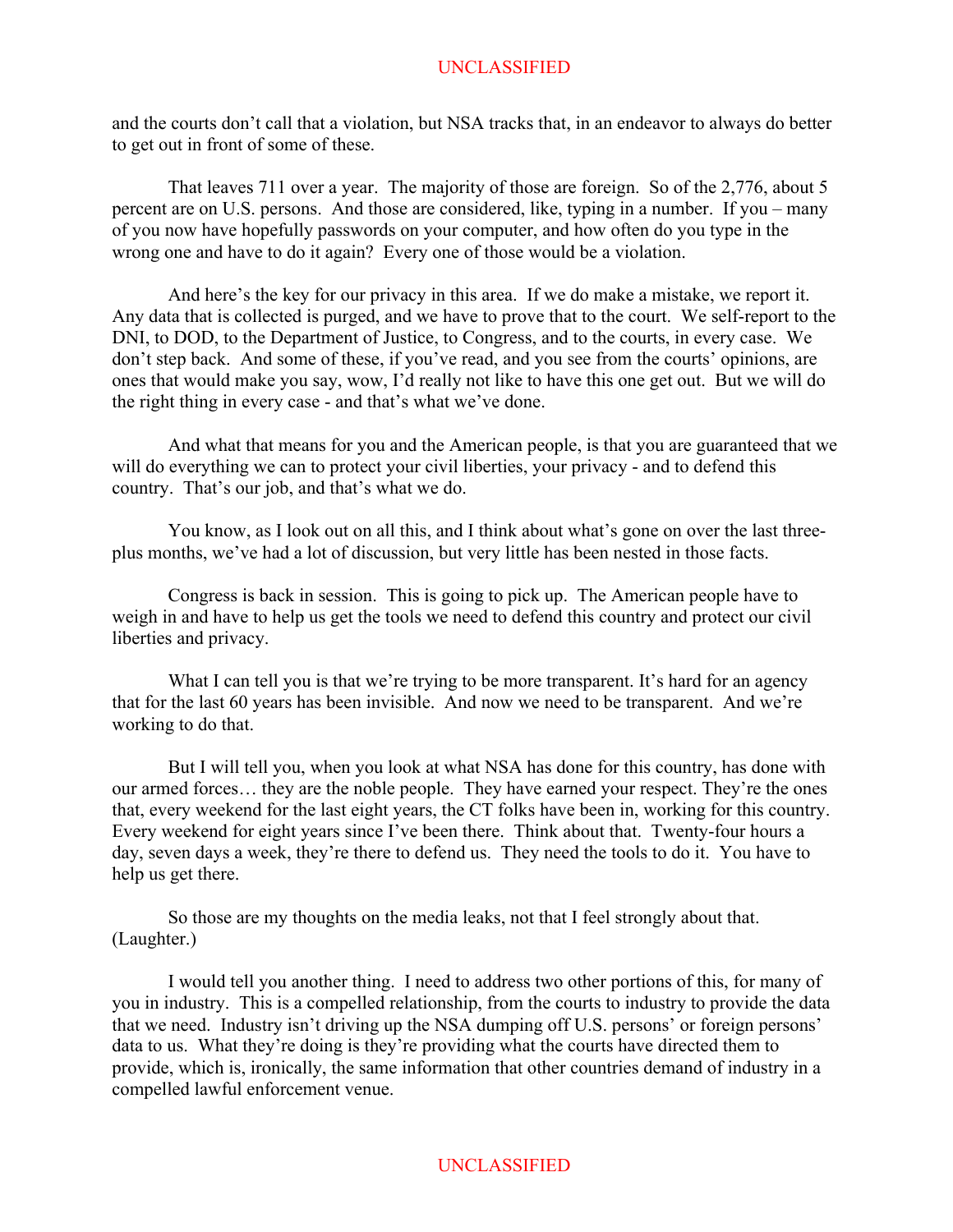Our industry folks have taken a beating on this, and it's wrong. They're only doing what our nation has asked them, what other nations have needed from them, and what we have done together. We talked about 54 terrorist events that have been stopped - 13 in the United States, 41 overseas, 25 in Europe. It would not have been possible without that capability. And so industry has done what we've asked them to do. They've saved lives, here and abroad.

And our allies have benefited from that. Many people have asked me, how has this impacted your relationship with allies? Here's what I get: Keep working with us. The intelligence you get us to defend our country is what we really need. That's the fact. That's what I get. They say, we see a lot of stuff political out there. Please don't stop. We need your help. And you know what? We need their help too. And we have to have, and come up with a way of working together.

So in all of this, there's a couple things that I would put on the table. You know, I use that Edmund Burke comment about all that is necessary for the triumph is evil – of evil is for good men to do nothing. You know, a couple of things I'm really proud of. This country stood up on Syria. And that's the right thing to do. Fourteen hundred people were killed in a chemical attack, or more, and we stood up. And now there is discussions on getting rid of those. It would not have happened without this nation standing up.

And the partnership with our allies is also important, and we need to  $-$  and one of the things that the Director of National Intelligence and the White House and others have asked us to look at is options that we can put on the table of how we'll work with our allies in the future. And I think that's important.

So I had to start with the media leaks, if we were going to have a serious talk on cybersecurity. So let's shift to cybersecurity.

You know, when you look at what's going on, it's the same network, the same technical skills. And Debbie Plunkett will be up here after me, and she told me to just hype this a little. Is this helping, Debbie? (Laughter.)

You know, it is an honor and privilege to work with great people like Debbie, who runs Information Assurance Directorate for, what, the past five or six years – absolutely superb. They're the ones who, if you look back in our history in 1945, used and created SIGABA and SIGSALY, our encryption capabilities that were not broken by the enemy while we broke both ENIGMA and the RED and PURPLE codes. They do that today for our country. They do it for our government. And they do an absolutely superb job. And so thanks, Debbie, for what you and the entire Information Assurance workforce does every day. And I know your talk will pick up everything that I missed and answer every question that I failed to answer. Good luck with that. (Laughter.)

So cybersecurity. Same networks. Same technical skills. Same legal framework. A lot going on.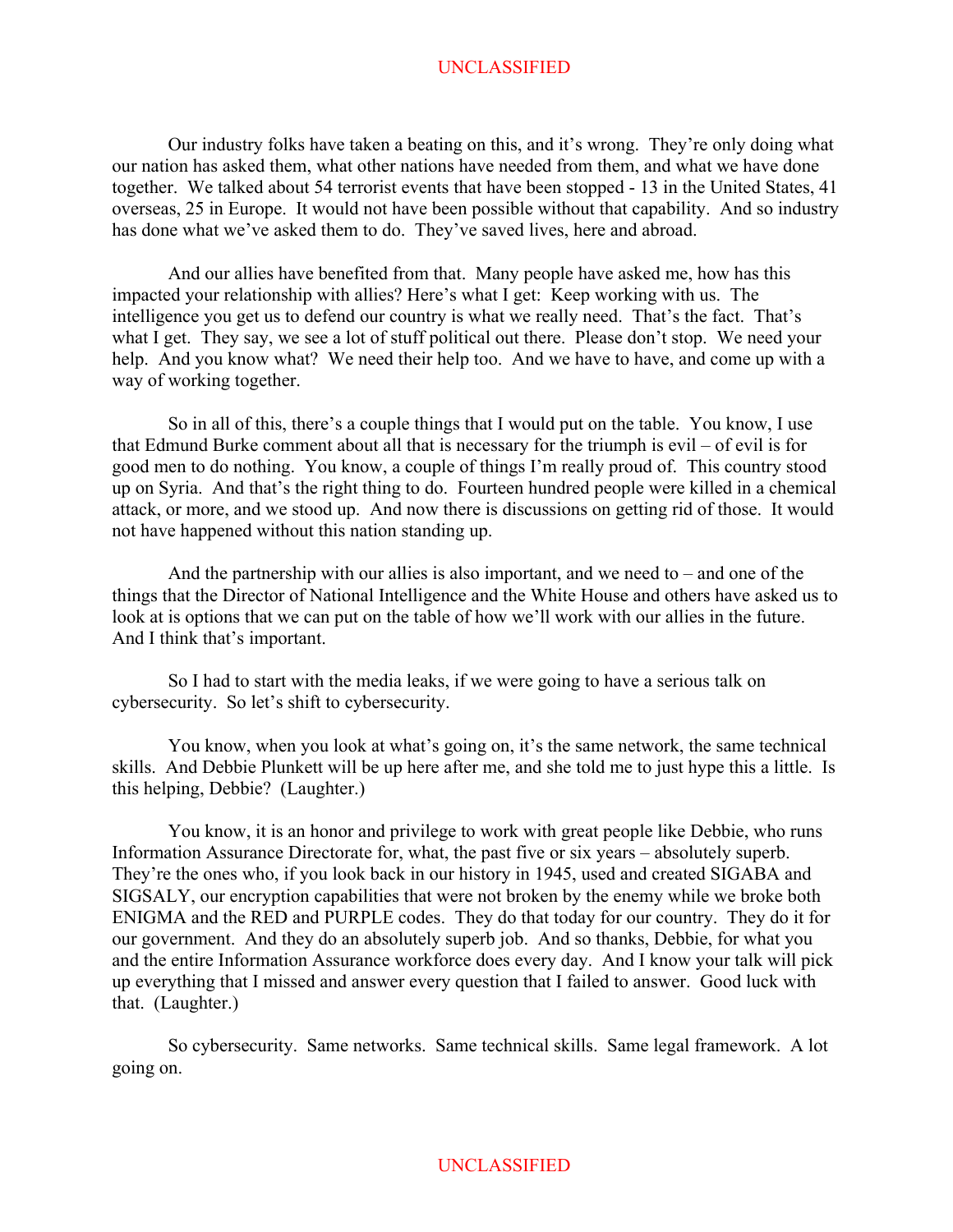Two things that can hurt us: terrorism and cyber. And cyber is the easiest one to get at us.

Look at what's happened in the past year: over 300 distributed denial-of-service attacks on Wall Street. We saw destructive attacks in August of 2012 against Saudi Aramco and RasGas. We've seen destructive attacks against South Korea. What that says to me is this is going to pick up. It's going to get worse. And we have to get a number of things done to protect this country.

I want to talk about five different areas that NSA and Cyber Command are working together, that I think are important to our country. And the top priorities – I'm going to start out with a trained and ready force.

You know, the most important thing that we can do is train our people. The best in the world. That's what the American people expect of our military and of our intelligence community. And that's what we're doing. Why?

In this area, technical skills really matter. They really do. So we're engaged in a multiyear effort with the services to train our forces. And they've trained approximately onethird of the force in 2013. They'll do about one-third in 2014 and one-third in 2015. A huge step forward.

And the service chiefs have stood up and pushed those forces forward. Despite sequestration, despite all the battles that are going on in the Pentagon, they've stood up and they've all agreed, that this is a threat that we have to address as a military for the good of our nation.

We have teams that are fully operational now, that are working side by side with NSA to defend this country.

We've also activated a Cyber National Mission Force Headquarters. This is the one that would react to an attack on the country or attack on the Defense Department. And we will ensure that we have the best force anywhere in the world.

I'll tell you that we're also conducting exercises, such as Cyber Guard and Cyber Flag, that includes the combatant commands, the Guard and the Reserves, and interagency participation to develop the tactics, the techniques and procedures, and the working relationships needed for defending the nation in conducting operations in cyberspace.

Cyber Command provides cyber support elements to every combatant command today. We're refining our operational concepts and our command and control. And I think in doing that, that second part, coming up with the operational concepts and the command and control, is absolutely vital for the future. How does a force like this operate? How does NSA and Cyber Command work with FBI, with DHS? Great partnerships. And I'll just give a callout to both FBI, DHS, and I think NIST will be here later, Pat Gallagher, absolutely superb partners.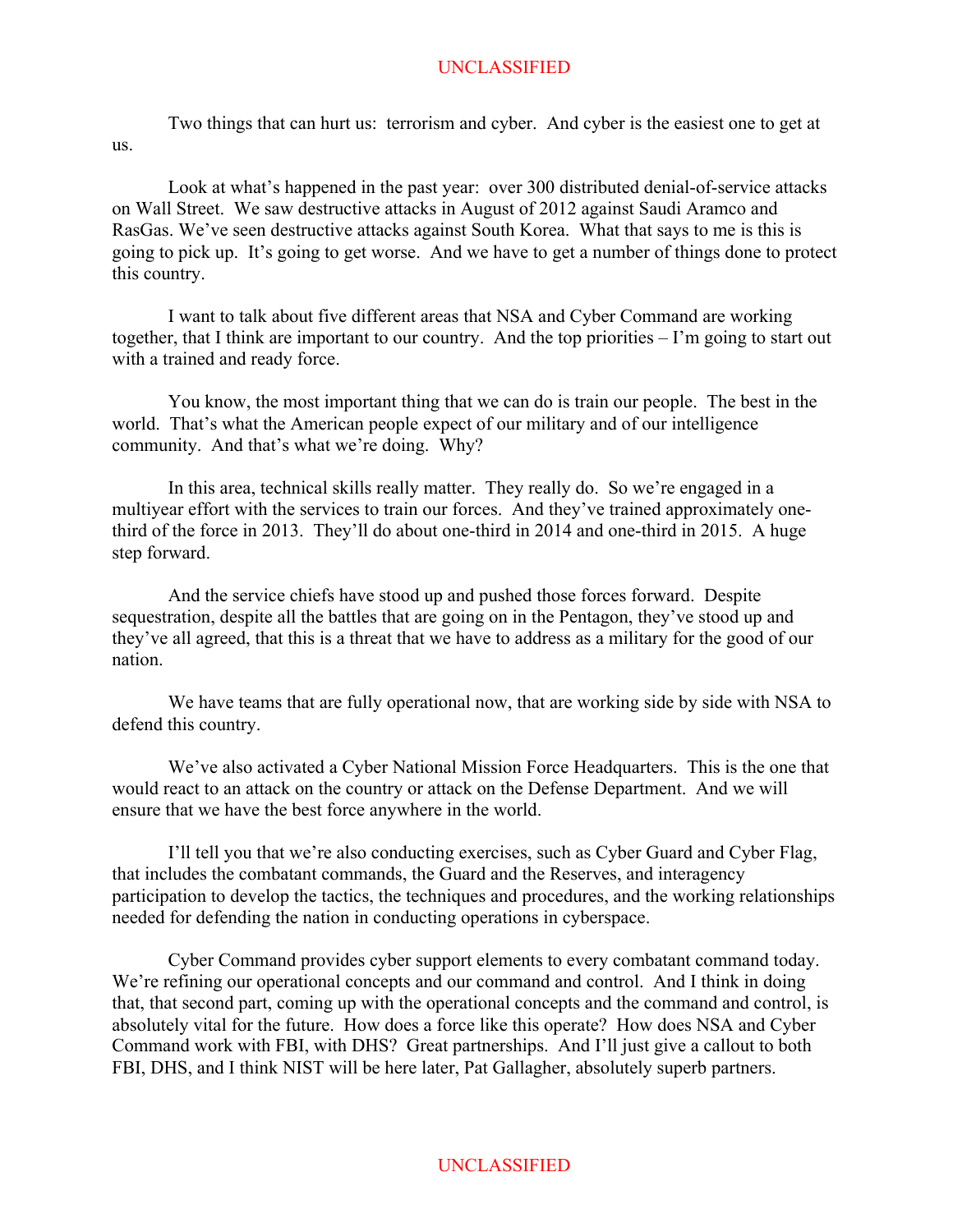It takes a team to do this. Our job is to defend the nation. FBI is the one inside the country defending it, and DHS is setting the standards along with NIST.

One of the things that we have to fix, especially in the Defense Department – and I'm not sure, Debbie, if you're going to talk about this, but I'm going to enter into it, and hopefully I won't steal your thunder – we need a defensible architecture.

The legacy architecture that we have today has a number of problems with it. We have 15,000 enclaves. It is almost impossible to see what's going on in every one of those enclaves. Think of this as all of these tables in this room, and you want to know what somebody's writing in their notes, and they're 10 tables over. There is no way for you to know that. I mean, that's a good thing, probably. But there's no way to see attacks coming in. And if they get to one table, everybody else is open.

Our architecture needs to be redefined. And I think that cloud architecture that's been pushed forward for the joint information environment and the intel community's IT environment is where our nation needs to be, a thin, virtual, cloud environment. And it offers some great capabilities for the future.

First, in patching. Think about patching these tables. If we were to just pass cards around, and everybody started to patch, and you did what was said on the cards, how long it would take to distribute those cards amongst all these tables. Then think about 15,000 enclaves trying to patch their networks at network speed by a series of system administrators that work for each enclave. What is the probability that somebody will make a mistake? One. It's a hundred percent. Or that they will be too long? And the adversary will find that vulnerability and penetrate the system? So the way we're set up today is not where we need to be.

In the thin virtual cloud, you could essentially fix the entire network within a few minutes. You could push that out, do all the patching, all the vulnerability, scanning and everything you need in a few minutes. Could be done centrally, and you could remove the humans from the loop in that and put them where you need to be – where they need to be - in protecting the networks.

But there is other things that you can do in this as well. By having a thin virtual architecture, each system is a system that we see being scanned by an adversary; we can break that down and put it in a new place. You can jump networks, you can jump databases, and you can jump your actual own system and make it very difficult for adversaries to exploit.

So we need to go to that defensible architecture. I think that's the wave of the future and something that's vitally important for our country.

Shared situational awareness is another thing that we need to do, we need to address. What do I mean about shared situational awareness? You know, this is something that's interesting; if you were to ask somebody to describe the recent exploit or attack into your network, ask the IT people to draw you a picture. Hey, show me what that looks like, because I just want to understand what happened.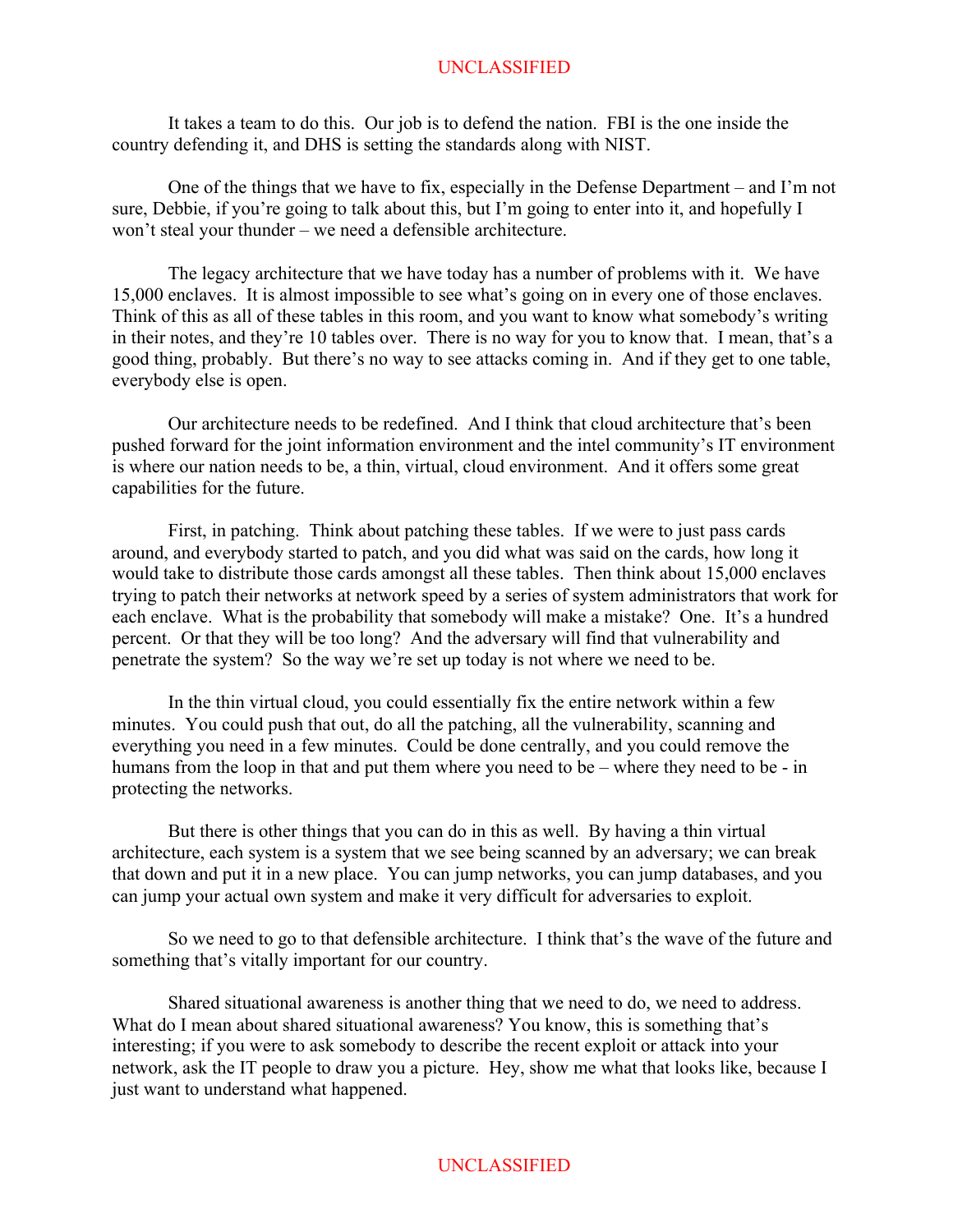And so they'll talk about the domain control issue – you know, it's almost like a pilot; they start with the domain control and they show you this coming in, and then they say, OK, you know, it was like this and then this happened and they got in… and bad things, and we were had, and it's bad; it's going to take weeks, months, years to get them out.

How does it look? You know, let me ask you another – think about another thing. Right after that, say, well, how are we going to fix it? Draw me a picture of that with all these enclaves. If it's infected all the tables here, how are you going to systematically repair that and get the adversary out? It's a big problem. And if you can't see it and you can't get the humans to understand it, how do you get them all on the same sheet of music to accomplish those goals? That's very, very difficult.

And, if you widen it and say, so where's the adversary coming from, and how are they getting into this country? What's Cyber Command's role? What's NSA's role? And how do you see that? How do our allies see that, and how do we work together?

And the answer is nobody sees it. Today, we don't have the shared situational awareness that we need. And this is going to be a key capability for the future.

So we're developing a common operational picture. I think that is absolutely important for that nation and for our Defense Department, for Cyber Command, for NSA. We're sharing it with DHS, with FBI, with CIA, with all the combatant commands and with some of our allies. And I think it's a great way to go in the future.

I spent a lot of time on media leaks upfront, and I did that for a couple of reasons. And one of those, in cybersecurity, we need to work with industry. We absolutely need to work with industry. Industry owns and operate 85 to 90-plus percent of our networks.

So here is the issue that we have on the table. Who's responsible for defending the country from an attack, and who attacks back?

And, you know, one of the options that we could put on the table is we say, well, let industry do that. And let me just explain the problem that you get into as soon as you do that. That let's say bank one is being attacked, and they fire back from the point from where they think the attack is coming from, and they wipe out that capability. Oops. That was just a network the adversary was using in a neutral country, and they took it out. Sorry. But that's what they would see from their end. And what that would create is a problem in physical space where that country is now mad at us for doing something, and we have problems.

So what you quickly get to is, this is a responsibility of our government to defend the country from attacks like that and to respond back. And it's the president and the secretary, their responsibility to tell us when and what we should do. We provide the options.

But we have to work with industry because we can't see it. You know, this gets right back to that Edmund Burke comment. If we can't see it, we can't respond to it. And the attacks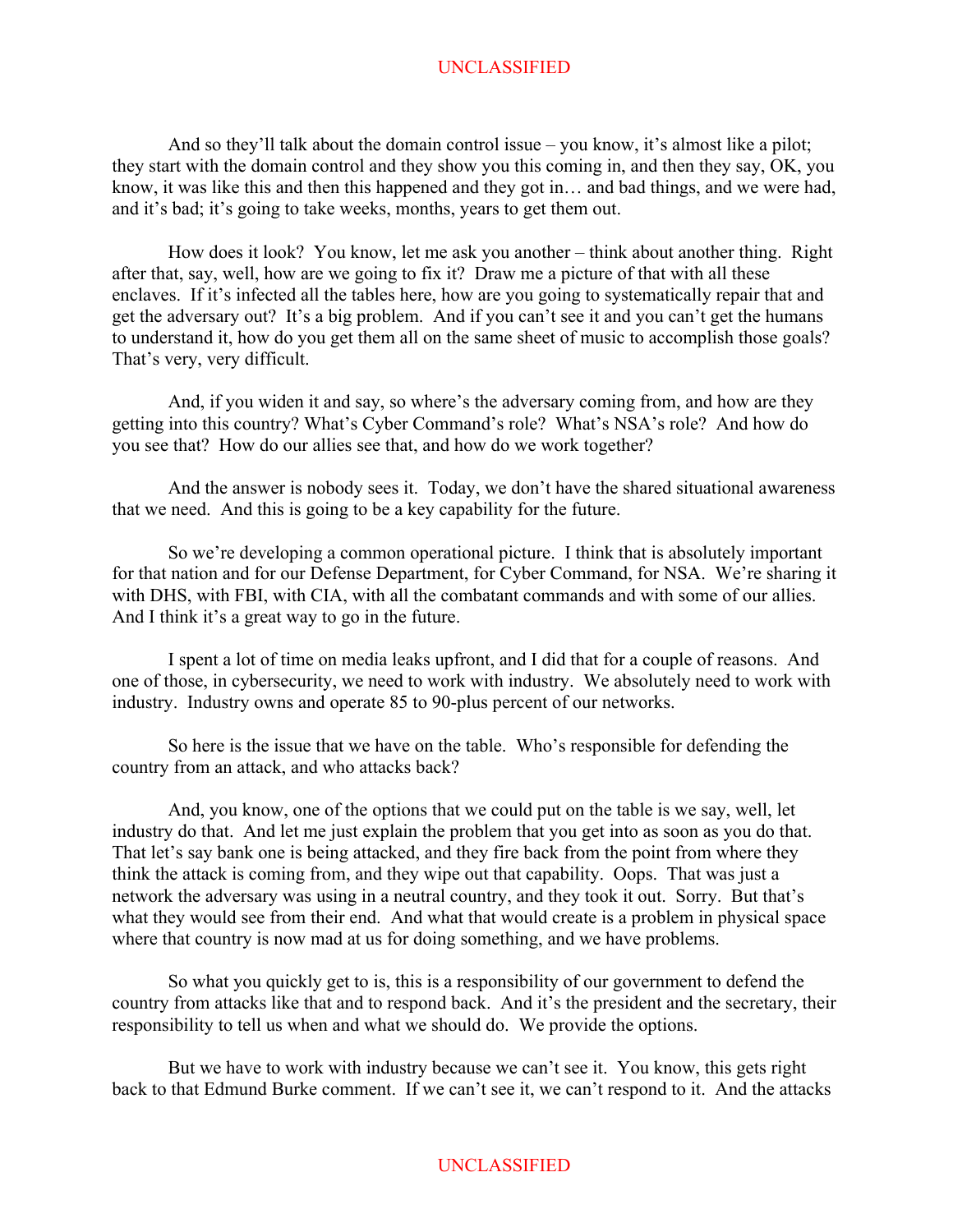on Wall Street, what we can do is tell you how they went down and how bad they were, but if we can't work with industry, if we can't share information with them, we won't be able to stop it. And we have to do that at network speed. We have to share what we know about those threats, and they have to tell us what they see. And this is where the Internet services providers are critical to this, not just here but with our allies and others. And we have to come together and figure out how we're going to do that. But I will tell you it takes industry. And so if you think about the problems with the media leaks and the issues that we have there, we have to resolve that because industry is critical to defending our country and cybersecurity, and the partnership is critical.

And Congress is working their way through. I'll tell you that, you know, the Senate Select Committee on Intelligence, shared by Senator Feinstein and Senator Chambliss, the cochair, and the House Permanent Select Committee on Intelligence, chaired by Congressman Mike Rogers and vice chaired by Congressman Dutch Ruppersberger, are superb to work with, in both sides of this. They stood up on the media leaks when it wasn't popular to do it, and they're pushing for cyber legislation, and trying to resolve the things that industry thinks they need, and what our government needs, for us to work together. But we're going to have to do both. This is going to be critical for our country.

And so what I would say is we look at what's going on with media leaks and what's happened to industry as a consequence of that, we need to fix this. Industry has done the right thing. They're doing what our nation has asked them. And now we need industry to work us in cyber legislation.

And I think our allies are a key part of it. You know, these networks go all the way around the world. Most of the cables coming from the Atlantic come from the United Kingdom, about two-thirds of them. Makes pretty good sense that if the United Kingdom could clean that part, we protect this part, we have the basis of an alliance. France, Denmark and Spain are the other drops of those things coming from the Atlantic. And we ought to figure out how to partner with them in this area, and we're working that.

Finally, I want to talk about authorities. Under media leaks, I gave you a couple of issues that we need. We need the tools to protect this country. And in cybersecurity, we need authorities as well.

Necessary authorities do exist within our executive branch for most of this, and we have worked with our interagency partners to define clear roles and responsibilities, and that's between FBI, DHS, NSA and Cyber Command. And I think we have those clear lines.

But what we do need to do is we need to work with Congress on additional legislation regarding cybersecurity and our private industry. And that specifically is how we will share information and how we'll provide liability protection to them. Those are the key issues that have to come out of this.

We also have to clarify the rules of engagement. What is expected of us? This is a difficult topic. You know, we don't want NSA and Cyber Command doing something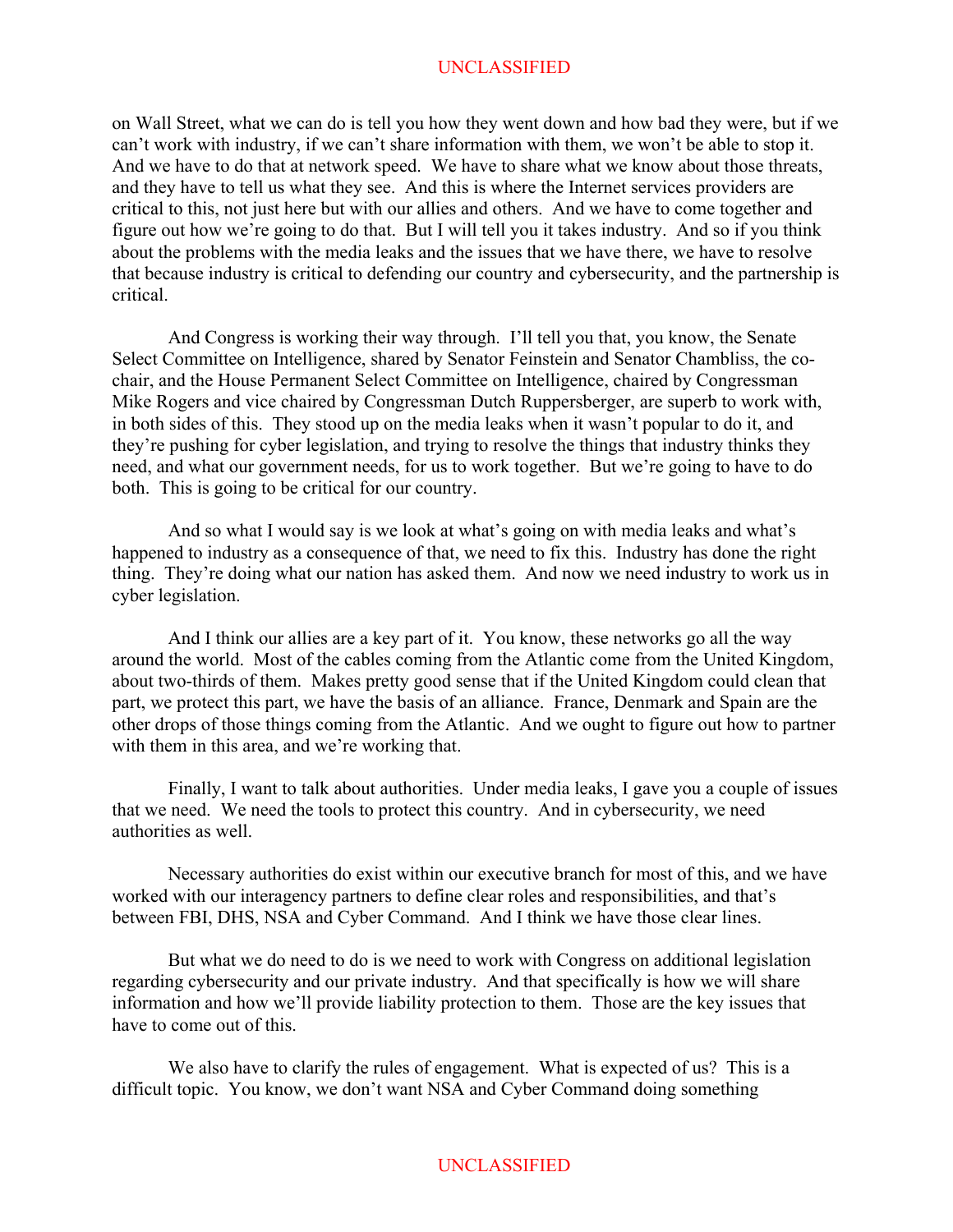irresponsible. On the other hand, we don't want NSA and Cyber Command waiting for the authorities while Wall Street is taken down in cyber. So we have a dilemma. How do we work that? And I'll tell you that the folks at U.S. Cyber Command, with NSA, are working within the Defense Department and the interagency to look at the authorities that we need and how we'll actually do this.

And it very closely follows what you would expect us to do as if this were a missile attack on our country. How do we go through those authorities? How do we set up the conference calls? How do we go to the Secretary of Defense and the president and get the authorities that we need and give them the options. And we're working our way through that. And I think the government has done a great job moving that forward. There's going to be more that we need, and that's the legislation.

You know, I think – to sum up on the cybersecurity side, no single public or private entity has all the required knowledge, resources, authorities, or capabilities. We have to work together. And I think we have to do that between government and industry, and with our allies. And we have to address these issues as a team. So I want to  $-1$ 'm going to stop. I know the clock is counting down here. I want to just address a couple things to summarize where we are when we talk about a team.

This is a great country that we have. It really is. Look at  $-$  you know, I have 15 grandchildren. And we were talking about that with Bill and the folks here. You know, and one of – the one-year old got an iPad, one year – she was almost two, but to show you that girls are getting faster than the boys here. She grabbed one of the iPads. She could grab that iPad go to a Netflix thing and pull up the cartoon. And she can't hardly talk, but she can do that on the iPad. It's amazing.

Look at where these children will be in the future and the capabilities. Look at what industry has done in this area. It is absolutely superb. It would not have been possible if we didn't have the military and the intelligence community protecting this nation. Nine hundred and fifty people were killed over the last week - and look at our country and look at what we enjoy. And it's not by accident. It's by a lot of hard work of people behind the scenes, that are doing what our nation expects them to do. They do it because it's the right thing. They do it as part of a team.

That military and intelligence team that defends this country, it is the greatest honor and privilege I have ever had to serve with them, because they're doing what the country needs them to do. It is phenomenal to see some of these young folks come in, know they have stopped a terrorist attack, and they can't tell anybody, other than us. And you know what they say? That's good enough. We save lives and people over there will never know that they were at risk. We got to partner with the FBI, the greatest law enforcement agency in the world, and they stopped something. And the American people will never know how bad it could have been.

Think about what happened in 2009, the New York City subway. Both of those authorities were used to help stop that. Those people are now in prison. Team America did it. Great partnership, just what you would expect. Now, here's the deal. We need tools to do that,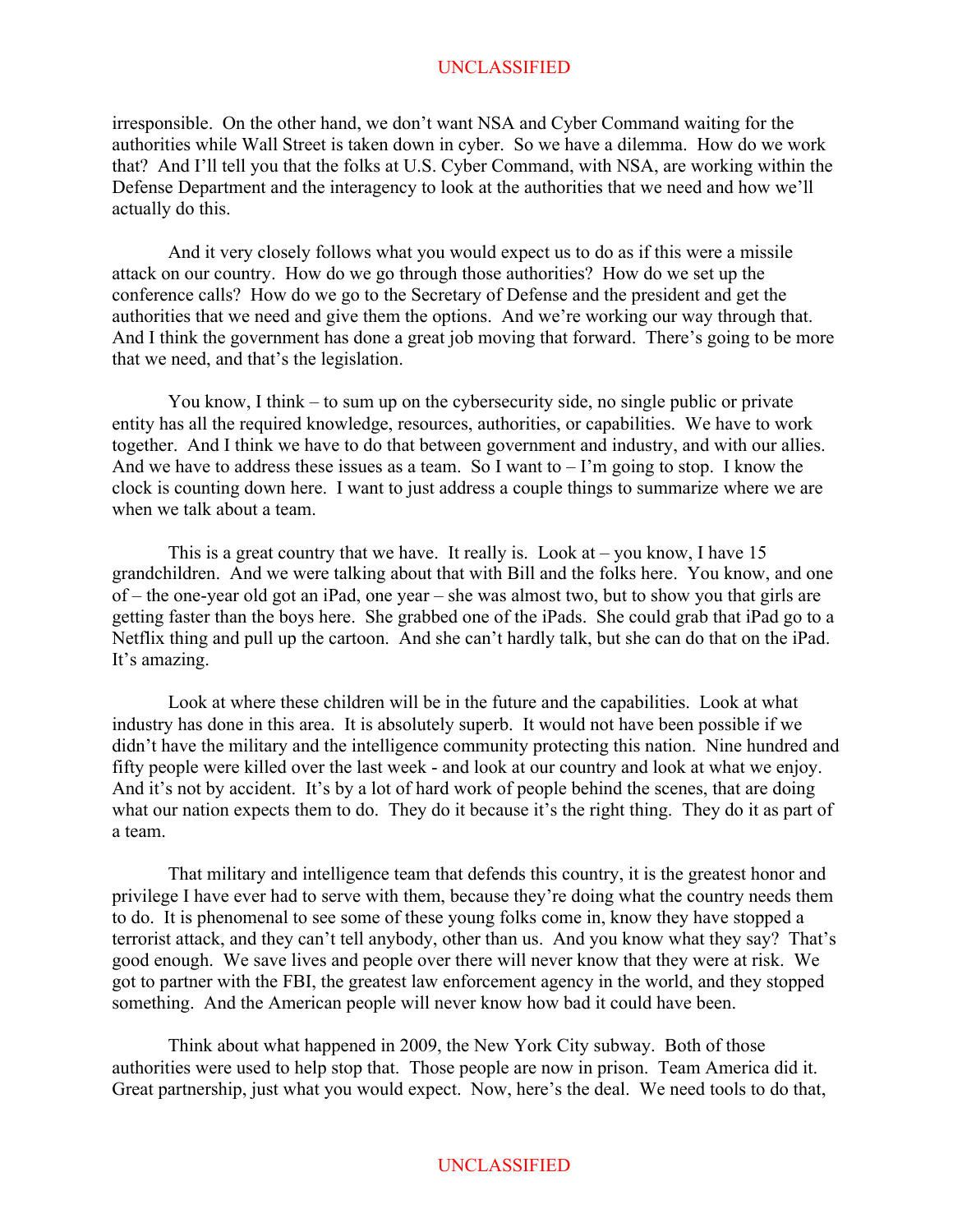both in the media side, in our counterterrorism and in our cyber security. We can't do that without your help. That's what our nation needs. That's my ask of you. You are the American people.

You know, the – there's a lot of people out there screaming and yelling. We're not listening to their phone calls, we're not reading their email. We're defending this country. We'll do it right. We'll hold ourselves accountable. We'll report every incident. But we need tools to protect this nation. If you take those away, think about the last week and what will happen in the future. My concern is, if you think it's bad now, we get several of those things that happened in Nairobi in this country and we have a whole different ballgame. And we will have failed.

The only thing for evil to triumph is for good men to do nothing. And good men can't act without intelligence. We need that information and we need your help in doing it. So with that, let me open it up to questions. Somebody just say, what are those? Those are interrogatives posed to gain information. (Laughter.)

MODERATOR: Thank you very, sir. If I could please ask you to address your questions on notecards and please raise your hand. We will pick up the notecards. And please, please do address them. And I just would like to make a quick announcement before the – as the questions arise, if I might, sir.

Just want to thank those who made today's event possible: the lunch sponsor, Northrop Grumman, our diamond sponsors, RSA, Raytheon, Guidance Software, Hewlett Packard, General Dynamics, JonesNCTI and Kaspersky Lab, our exhibitors, Information Security Solutions, NetIQ, AirPatrol and IEEE. And we also have our media sponsors: Homeland Security Today, CSFI and Set Aside Alert. And thank you for allowing me that opportunity to thank those who made today's event possible.

Questions – please do raise your hands and I would welcome them. Do you have one here?

GEN ALEXANDER: So before we get to questions, you might have thought I was a little emotional on the media leaks parts. Actually, I went in for dental surgery, and it's just the pain. (Laughter.) No, I really did have the dental surgery, but I do feel strongly about this country and what we ought to be doing for it.

MODERATOR: And it's very clear you do. And thank you for all you're doing to secure our country. We're honored.

First question regards the area of spear phishing. Spear phishing poses a pernicious threat. And with Cybersecurity Awareness starting in a week, what advice would you give Clevel executives in the room to mitigate the spear phishing threat?

GEN ALEXANDER: What's pernicious? No, I'm just kidding. (Laughter.) I thought, I'd keep those pernishions out of here (laughs). Well, spear phishing, you know, most of this is somebody's got your credentials, right? You've got to come up with a way of defending on the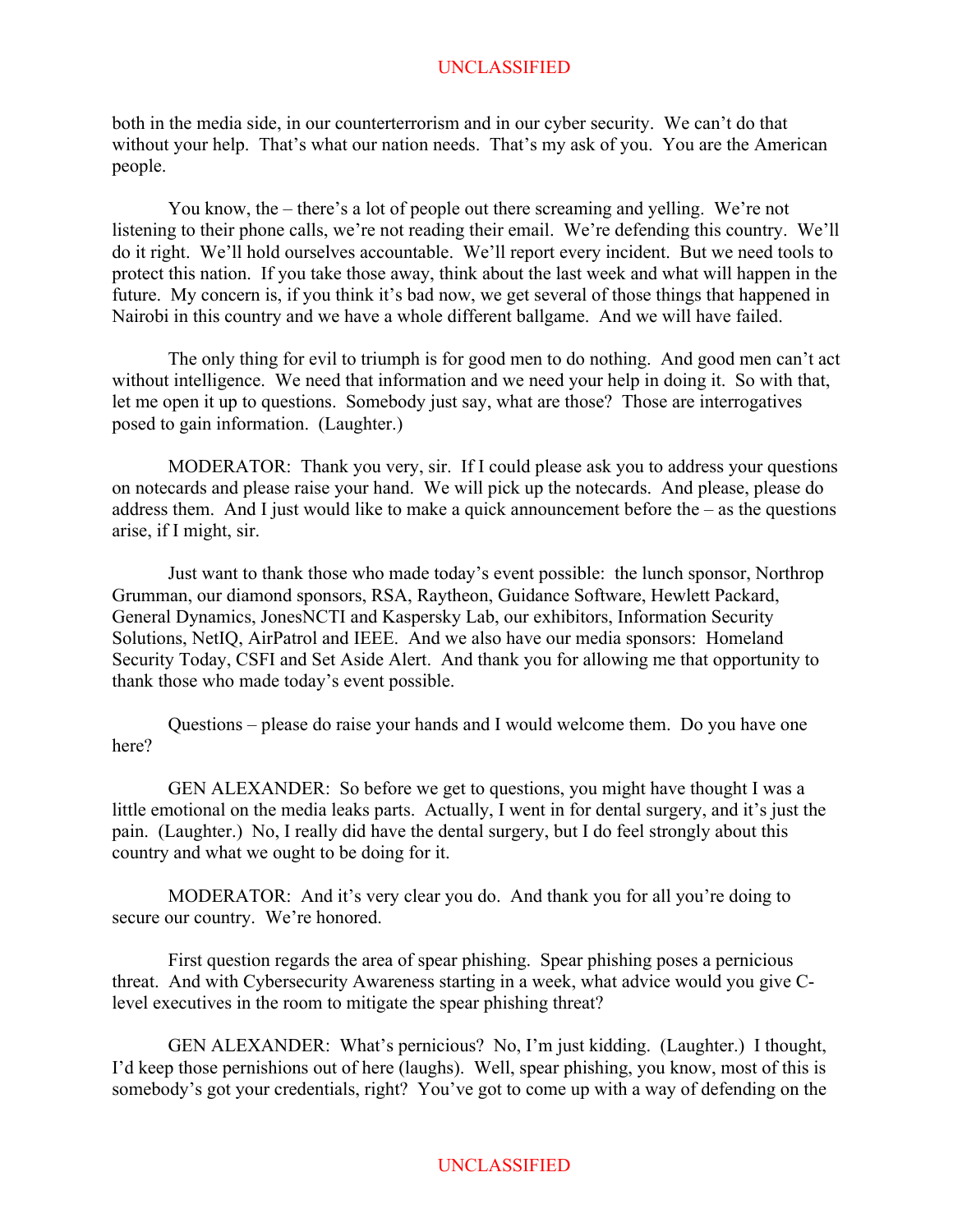perimeter, understand how the spear phishing is going to get in. This is where they've put something in an email and they send it to you. If you get an email, and you click on the attachment, and it's saying, hey, I've got a million dollars for you, and you click on it, there ought to be something that jumps up on your screen that says you're an idiot for doing that. (Laughter.)

Now, here's what – you know, just to show you the sense of humor our folks have, they do that on mine. Every time I click on that, they have – they stop it and just put on there, you're an idiot, don't do that. But you'd be surprised at how often that works. Now, the interesting part is it's not always, hey, I've got a million dollars; would you just reach out and I'll help and I'll share it with you? Oftentimes it will be things like medical care, a change in the medical care program for your agency or your company. And they send it and it looks very real because they've done the research.

So you do have to be careful of what you click on, because once that happens the payload, or the capability that the adversary has created, is dropped down on your system. And once that happens, they're in. So you've got to have a way of protecting your system. Part of that is by setting up in your defenses, not letting attachments through or sterilizing those attachments. And many of the antivirus communities already do that and they provide great capability.

Next question. No more? Oh good. (Laughs.) Look at the time.

MODERATOR: We have a question on where – the small business community. For those small businesses that represent the innovation and – much of the innovation and the growth in our economy, but those companies often don't have the resources of a large company. What would you suggest to small businesses, particularly in our CSPAN audience, who might be listening today?

GEN ALEXANDER: Well, that's a great question. You know – you know I can remember this with Bill Aikens. You know, I gave him this set of cards – he was one of my bosses once. And he would always grab the notecards and say, I don't need to read them ahead of time, I'll just read them up on the stage. So I gave him the first two pages. In the third page I wrote out: You are on your own.

So he reads the first two pages and he gets to that third one. It goes, you're on your own. He looks up and he goes, now what? Well, for small businesses, you're not on your own. I think there are some great capabilities. In fact, I know Debbie's going to hit on part of this. So one of the great things that these agencies and other governments working together, with the Information Assurance Directorate, has come up with the SANS Institute on the top 20 things that you should do to protect your networks.

And these – and I think it's under 4.1 – version 4.1, is that right? Version 4.1 of the SANS Institute has the top 20 things that you should do to protect your network. If you do that, your network is going to be pretty darn secure. It's going to be tough for somebody to get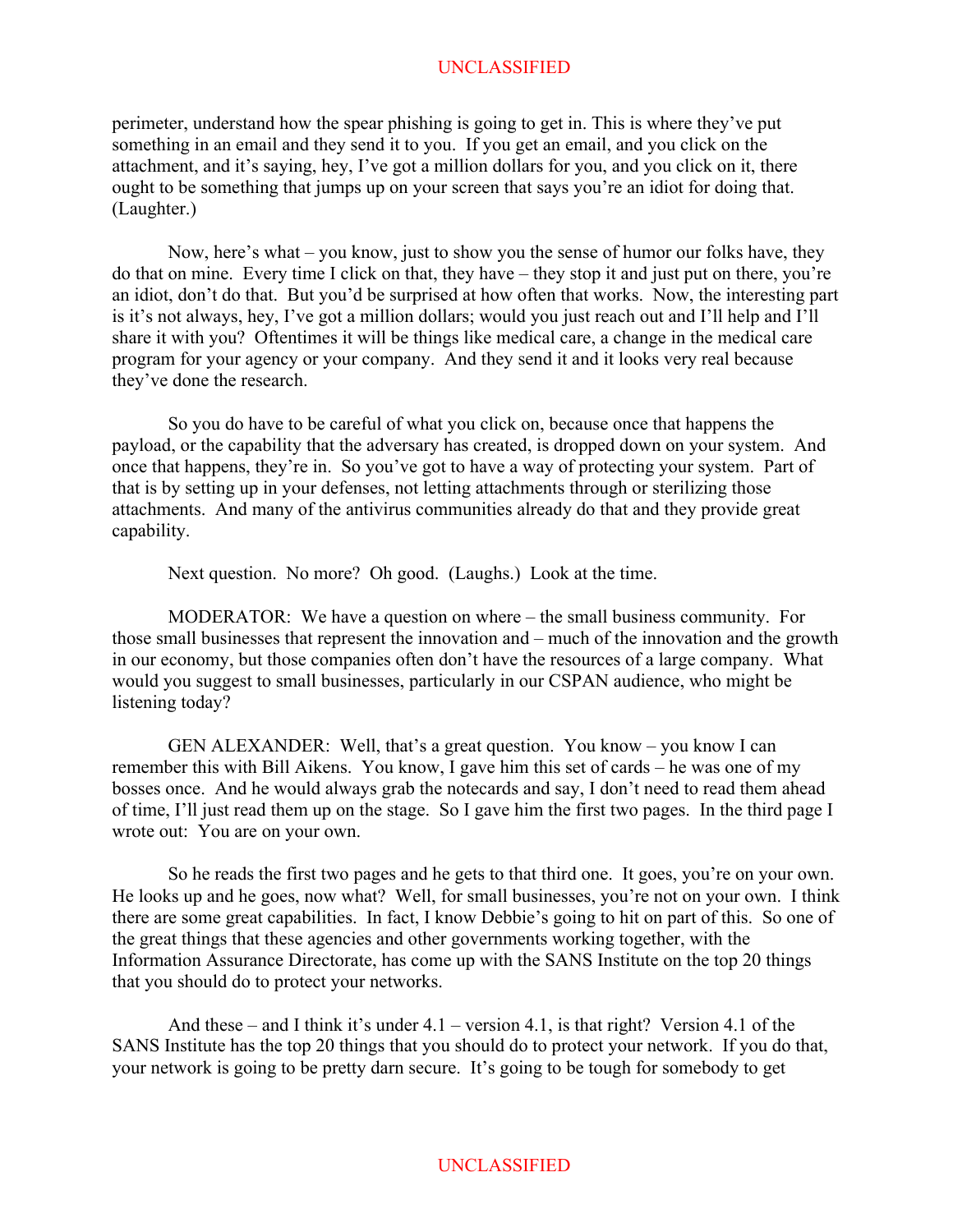through. So if you're a small business, that's all publicly available information. I would just reach out and get that.

If your IT people – your information technology people don't understand it, they can reach out to players. There are great folks at SANS Institute. There's great folks at DHS and at NSA's Information Assurance. We have a public website on that. You can grab that from that website. It's all free, and it's great advice. Just follow that. In fact, if you do the top five you hit most of the key issues that we have.

And I don't know – are you going to cover some of that, Debbie?

DEBORA PLUNKETT: I am now. (Laughter.)

DEN ALEXANDER: Oh, look at the time, huh?

MODERATOR: Thank you. Question regards the information sharing area. Let me grab that. What is the – regarding information sharing – what rules of engagement do you find are necessary in that?

GEN ALEXANDER: Well, let me – let me talk about information sharing, and I'll expand on your question a little bit. What do we need to do between government and industry to share our information and what's the kind of information that we're talking about sharing? We're not talking about sharing our privacy information. We're talking about sharing vulnerabilities and threat information. So it has nothing to do with civil liberties and privacy, and everything to do with protecting our systems.

So think about the great companies like McAfee, Symantec, Mandiant and others that have all these antivirus capabilities, all this malware that they've detected. Well, the government has some too. We have a few good people, more than a few, that have good technical skills, that know classified information, about what our adversaries could do to this country. How do we share that classified information with industry?

So here's my thought, here's our thoughts on that. If you look at the networks of this nation, they ride over the Internet, and the Internet service providers are the ones that provide the basic help for this country. So they're the key point of defense. AT&T, Verizon, Sprint, L3, CenturyLink – those are the companies that own and operate the underlying networks of this nation. So how do we share with them and they help protect? What's the relationship there? And the answer is we've got to share it with them, and other companies, and potentially other countries and provide that information that says, when I see this, I'm going to tell NSA, Cyber Command, DHS and FBI, we got a problem, and do it at network speed, so they can react. They can also call out and say, we need help here, or I see this new interesting thing, piece of malware over here, and share that.

In the information-sharing environment, we need the authority for them to share with us and for us to share with them. Our parts oftentimes could be classified, so we need the way of protecting it. And when we give them something to protect the networks, and we make a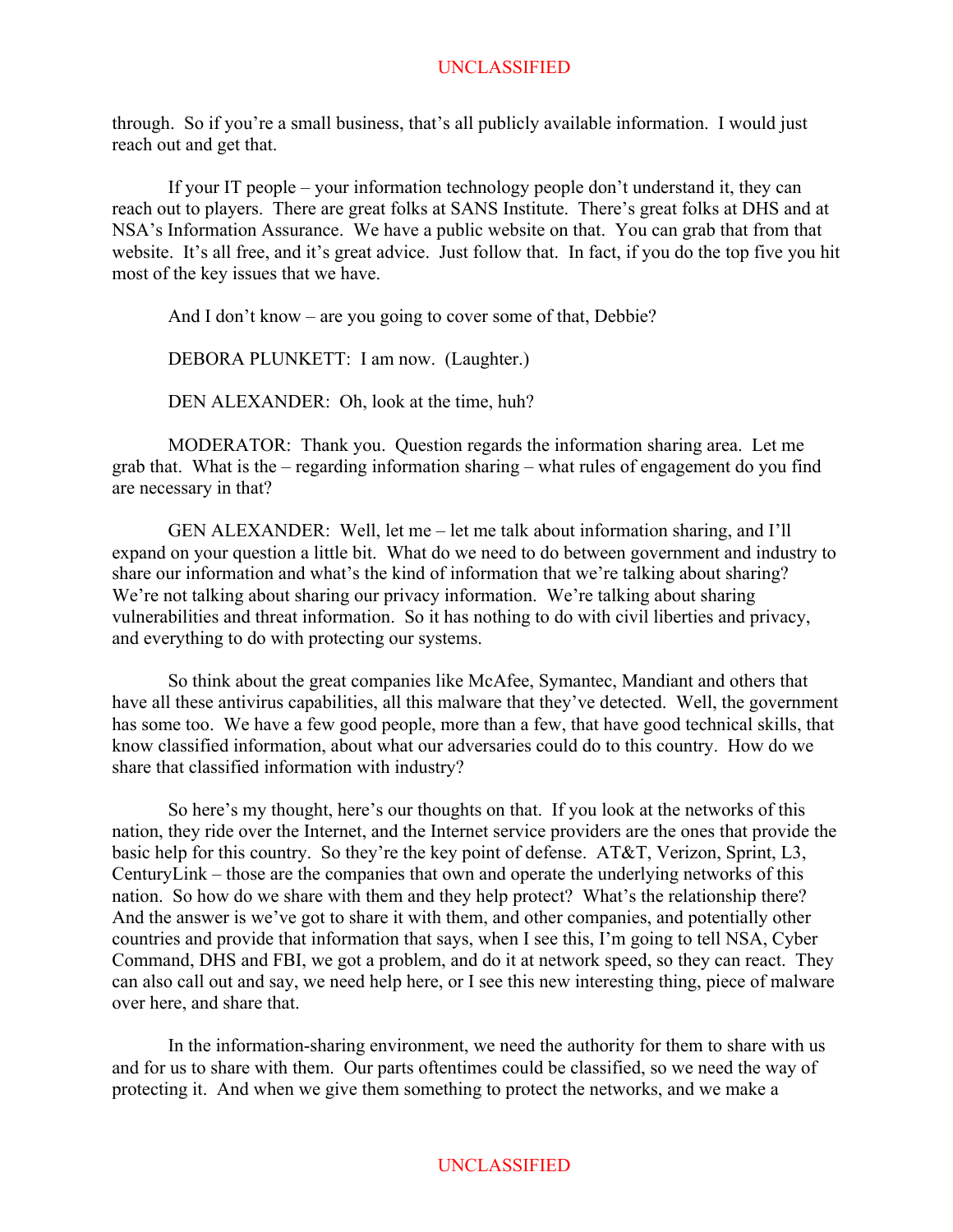mistake, they shouldn't be held liable for it, so we need the liability protection. So we need that way of information sharing for the country.

Next question?

MODERATOR: We have two questions regarding the cloud. The first one is how do you balance the advantages of centralized architectures such as cloud computing with the risk of having all of your security eggs, as this questioner says, in one basket?

GEN ALEXANDER: That's a great question. And there's a couple of issues that we need to put out here on the cloud versus the legacy architecture. There is an assumption that having all your stuff diversified in 15,000 enclaves is more defensible, but that's just the opposite. In this case, I'm not talking about putting everything in one bank. The cloud is in itself a distributed architecture that we would expect.

Now, there are some things that we need for this country to defend ourselves in cyber, to defend you in cyber. Everybody in this room has either an iPhone, and Android, or some mobile device on them today. What does that communicate with, and how do we protect it? Think about that. That's step one. Where's the cloud in this? And what can we do in the cloud that ensures the protection of mobile environment and the cloud environment?

There are things that we can do in the cloud that we can't in our legacy architecture. Specifically, we can encrypt data sets. We can come up with ways of acknowledging who you are, having a secure set of encryption that far exceeds where we are today. We can identify when actors are trying to steal data in real time. Media leaks would have been stopped by that capability. These are great attributes, and you can encrypt it, so when somebody steals it, all they get is encrypted ones and zeros.

This is a great thing forward where we need to go, and there is going to be a lot that's going to go on in this area. I think it's the future, and it's something that we have to embrace and figure out how we match that cloud environment with the mobile environment, because that's where we're all going to be operating. And I think what's coming out of there is exciting and good for our country. And it's part of that future architecture that the Defense Department and the intel community are doing.

And I would tell you one of the thing's NSA has developed: a secure cloud called Accumulo. I'm not selling it; it's free. It's free. You go out there and get it yourself. It's openware. And it's got a security layer and a real-time tipping and queuing capability, and it's free.

MODERATOR: Thank you very much. I know you're under a tight schedule, so I'll limit it to two more questions. The first regards what specific actions can and will meet – will most likely be taken to avoid future media leaks. I know you've mentioned that, might elaborate, the systems administrators, and particularly the two-person rule and the obstacle that might be posed by removable media. So if you could just take a shot at that question.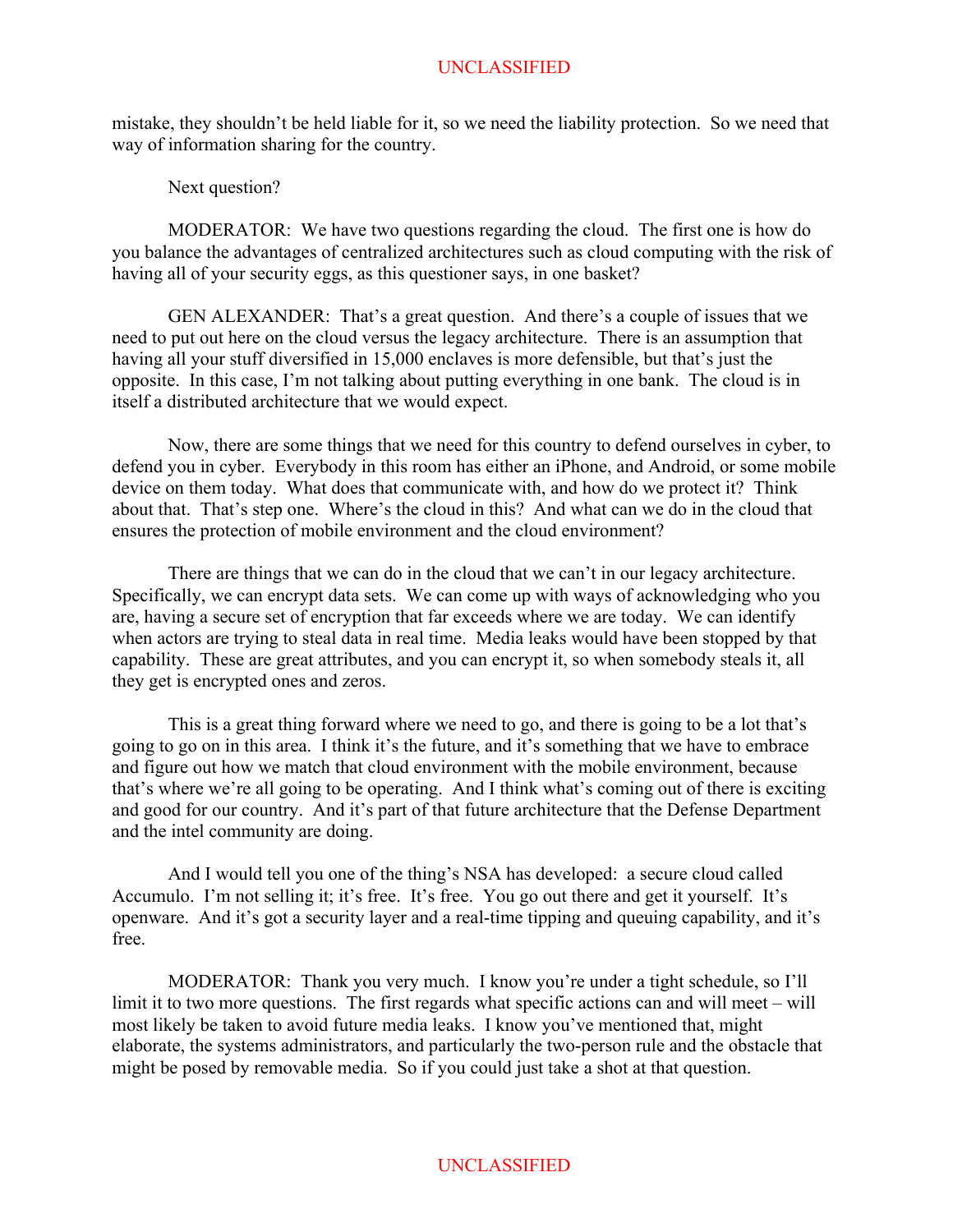GEN ALEXANDER: Well, there's a number of things, and you hit a couple of those right there. First, removable media, two-person rule on this – you know, system administrators need removable media to boot systems and stuff, so we have to now put in a two-person, and have implemented a two-person rule even for system administrators.

But there's more that goes on here. When you red-team it, you'd say, well, if you fix the removable media, all they need to do is go into the server room and take a disk, so you need to put a two-person rule on the server rooms. We've done that. There's a lot that's going to have to be done because one person has betrayed our trust and confidence. That's the right thing to do. Let's go fix that. Our technology Directorate, Lonny Anderson and the group, have done a phenomenal job laying out a whole series of things that they've done in the past 90 days to secure our network. And we shared that across the intelligence community, the Defense Department and with other agencies, and I think those are steps of the future.

And they've created some new tools to watch what people do on the network, to ensure that nobody does what this leaker did again. And I think that's great work, and again, that's all going to be shared with our partners out there.

MODERATOR: Thank you. The last question regards our critical infrastructure. To protect our country's most critical infrastructure from destructive cyberattacks, what authority do you feel USCYBERCOM, the NSA or – and/or the private sector needs that they might not have now?

GEN ALEXANDER: Well, I think that the most important thing that we need is we need the ability to share information with industry. Right now we can't see what's hitting industry. We have no real-time tipping and queuing capability between industry and the government. And I don't say that that has to come uniquely to Cyber Command and NSA. I agree that if we do this in a transparent process, send it to the government all at once, DHS, FBI, NSA and Cyber Command, that way everybody will know we're doing the right thing, it's transparent, and we get that information at network speed. FBI can look at to see if it's law enforcement, criminalrelated, NSA can look at it to see if there's a foreign nexus, and Cyber Command can look at it and say, what do I have to do to defend the country given this information.

But you have to know the information. And right now what happens is the attack goes on, and we're brought in after the fact. I can guarantee you 100 percent of the time we cannot stop an attack after the fact. (Laughter.) Those are quotable quotes. (Laughter.) Okay, so after, all we're going to do is forensics. We can come in and say, it was really bad. And you can agree with us and say, yeah, it was really bad, and you're probably going to have to redo your whole network; yep, it's going to be a long time; yep, it's going to cost a lot of money; wish we had something up front to stop this, maybe information sharing. So that legislation that we're pushing for is absolutely important for our country.

So just to summarize, if I could, thanks for taking the time to listen. There's the one ask I have of all of you, and that's help us get the tools that we need to defend this country and protect our civil liberties and privacy. We'll do our part. We'll hold ourselves accountable. We'll protect civil liberties and privacy, and we'll defend this nation, and we will do it right.